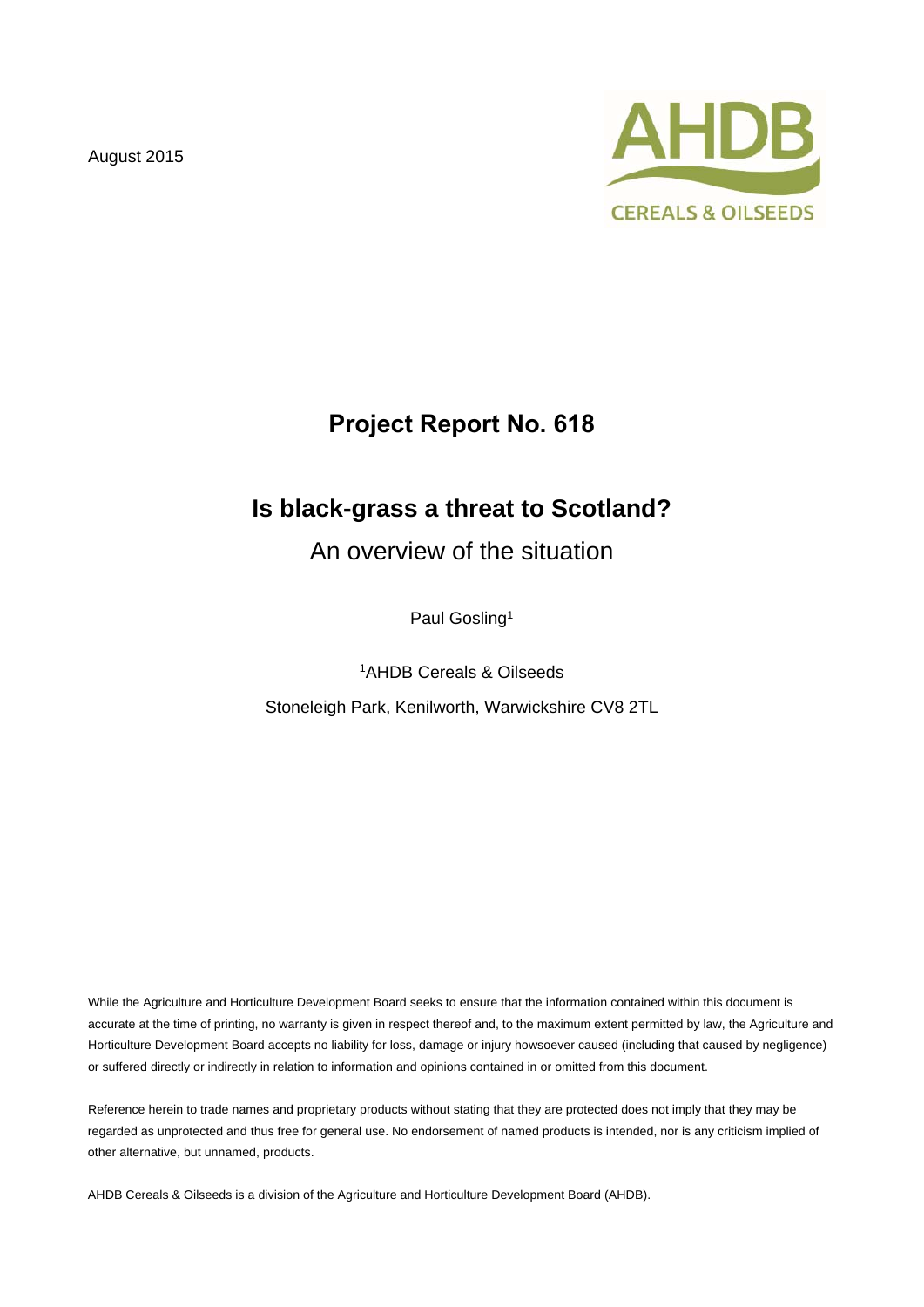# **CONTENTS**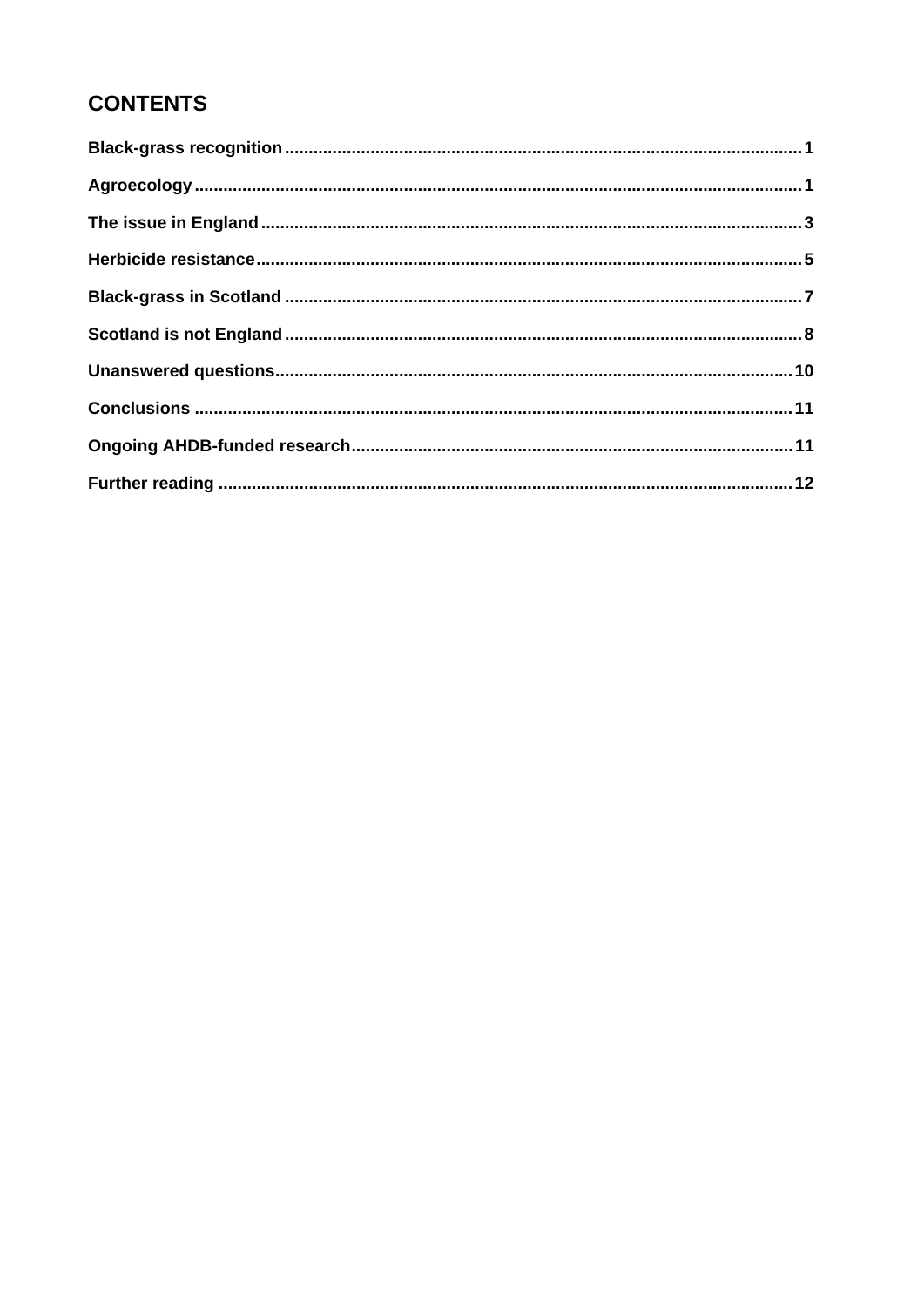## **Black-grass recognition**

Black-grass (*Alopecurus myosuroides*), also known as slender foxtail or slender meadow foxtail, is an annual grass with slender stems and hairless, elongated, flat leaves. It can exceed 1 m tall and bears dense, dark purple seed heads 2–12 cm long, tapering at both ends (Figures 1 and 2).





**Figure 2.** Close up of black-grass seed head at flowering

**Figure 1.** Single black-grass plant emerging above wheat canopy

## **Agroecology**

Black-grass competes with the crop for light, nutrients, space and water and although individual plants are not highly competitive compared with cleavers, for example, large populations can cause significant yield losses (Table 1). Seed production is high, with 100 seeds per head common, meaning that populations can increase rapidly if control is not high, with more than 95% control required to maintain a stable population.

**Table 1.** Yield loss resulting from different black-grass infestations based on 16 trials on winter wheat in England between 1995 and 1997.

| Black-grass plants/m <sup>2</sup> | Average percentage yield loss | <b>Range of yield losses</b> |
|-----------------------------------|-------------------------------|------------------------------|
| 12                                |                               | $< 5 - 15$                   |
| 25                                |                               | $< 5 - 25$                   |
| 50                                | 15                            | $< 5 - 35$                   |
| 100                               | 20                            | $5 - 50$                     |
| 250                               | 35                            | $10 - 65$                    |
| 500                               |                               | $20 - 70$                    |

From Blair, Cussans & Lutman, Proc. 1999 Brighton Conference – Weeds, 753–760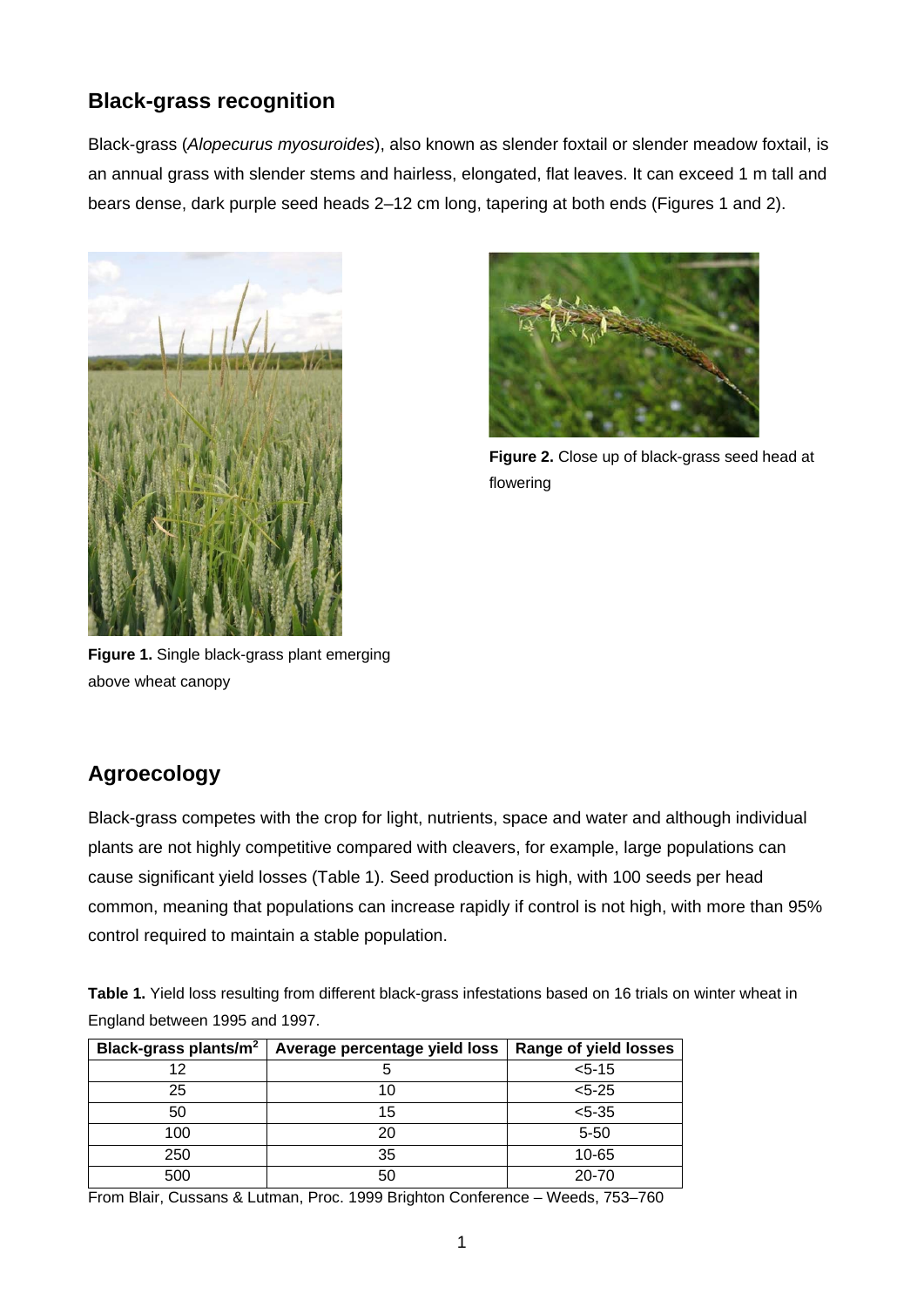Seed shed begins in June in England, meaning most of the seed is shed before harvest (Figure 3). Innate seed dormancy is moderately high and is increased by cool damp weather during seed maturation. In ADAS tests between 2001 and 2014, funded by BASF, innate dormancy was 64% on average but varied from 38% in 2001 to 85% in 2008, with significant site-to-site variation.



Figure 3. Black-grass heads shedding seed on winter wheat crop. Taken on 2<sup>nd</sup> July in Cambridgeshire.

Seeds are small and will only emerge from the top 5 cm. Peak germination is in September and October in England and, although there is some seed germination through winter and in spring, around 80% of germination occurs in the peak autumn period. Plants that emerge in spring are smaller and do not produce as much seed. Seed that does not germinate is relatively short-lived in the seed bank, with approximately 75% mortality per year, but numbers of viable seeds in the seedbank can easily exceed 20,000/m2.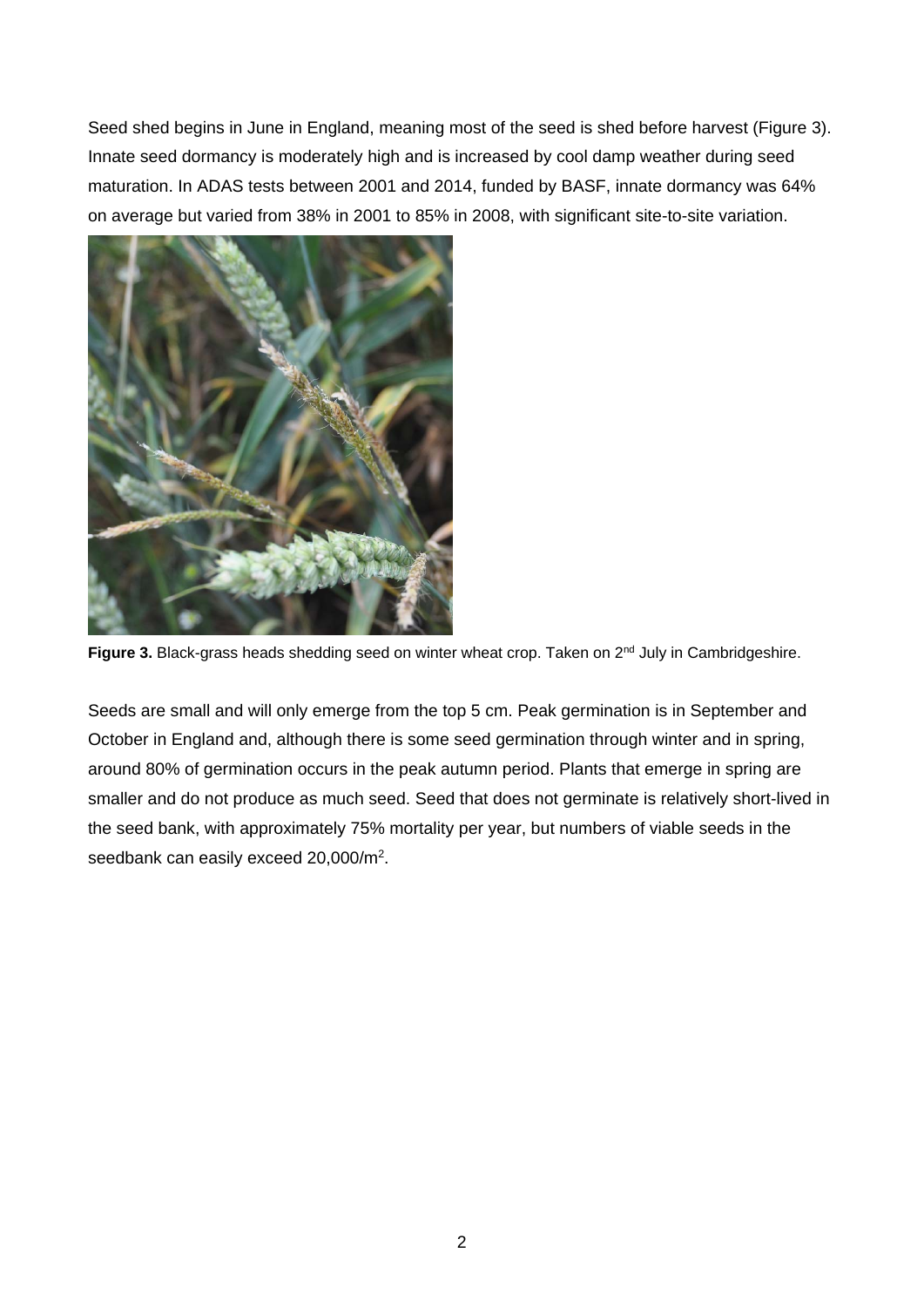# **The issue in England**

Black-grass is now the most prevalent arable weed in England and is causing significant problems to growers across much of the arable area of the south and east, particularly on heavy textured soils. Ideal conditions for black-grass in the 2013/2014 cropping season resulted in severe infestations, with populations of several hundred plants per  $m<sup>2</sup>$  being a common sight (Figure 4). Some growers adopted desperate measures to prevent massive seed return, such as taking the crop for silage or spraying off with glyphosate before seed shed (Figure 5).



**Figure 4.** Severe black-grass infestation in winter wheat, Cambridgeshire, July 2014.



**Figure 5.** Winter wheat sprayed off with glyphosate to prevent seed return from black-grass, Northamptonshire 2014. Note significant infestation in part of the unsprayed area.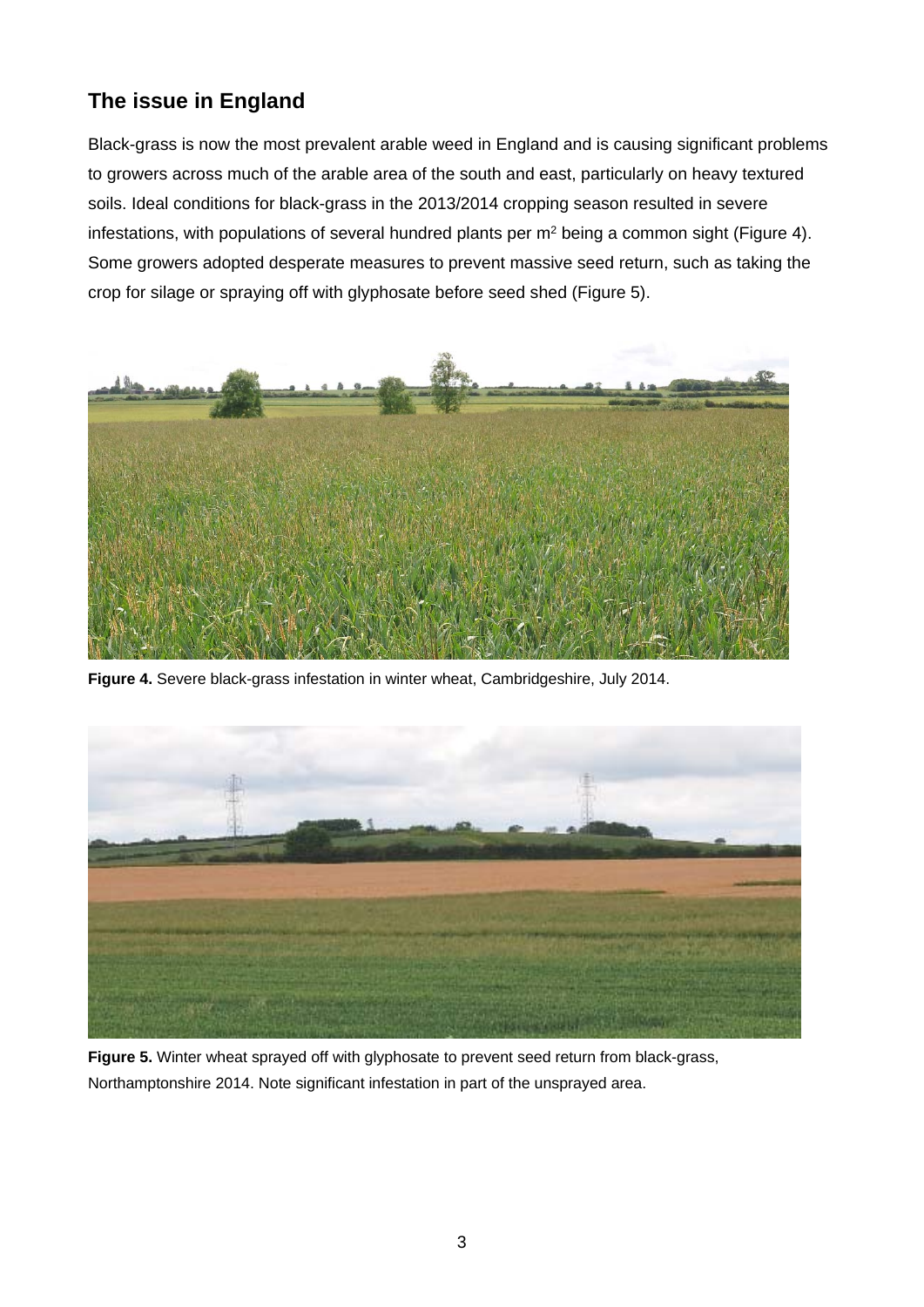The serious situation in England has resulted from a number of factors all favouring black-grass.

#### *Autumn cropping*

There has been a decline in the area of all the major spring crops (spring barley, peas, sugar beet and potatoes) in England since the mid-1980s. These have been replaced by autumn-sown crops, providing ideal conditions for black-grass germination in autumn.

#### *Simplified rotations*

Simple rotations of winter wheat and winter rape dominate much of the arable area of England, reducing diversity in herbicide programmes.

#### *Earlier drilling*

There has been a trend towards earlier drilling of winter wheat (5% of English winter wheat was sown in September in 1970, by 2012 this had increased to 50%). This has pushed sowing into the peak black-grass germination period.

#### *Reduced cultivations*

In an attempt to reduce costs and increase work rates, there has been a large increase in the area of wheat established by minimal cultivation in preference to the plough: from 10% in the 1990s to 40% by 2012. This retains more of the black-grass seed near the surface where it can germinate.

All these factors have contributed to the black-grass problem in England but the factor that has really driven the increase in black-grass populations and widespread failure to control them adequately is *resistance to herbicides*.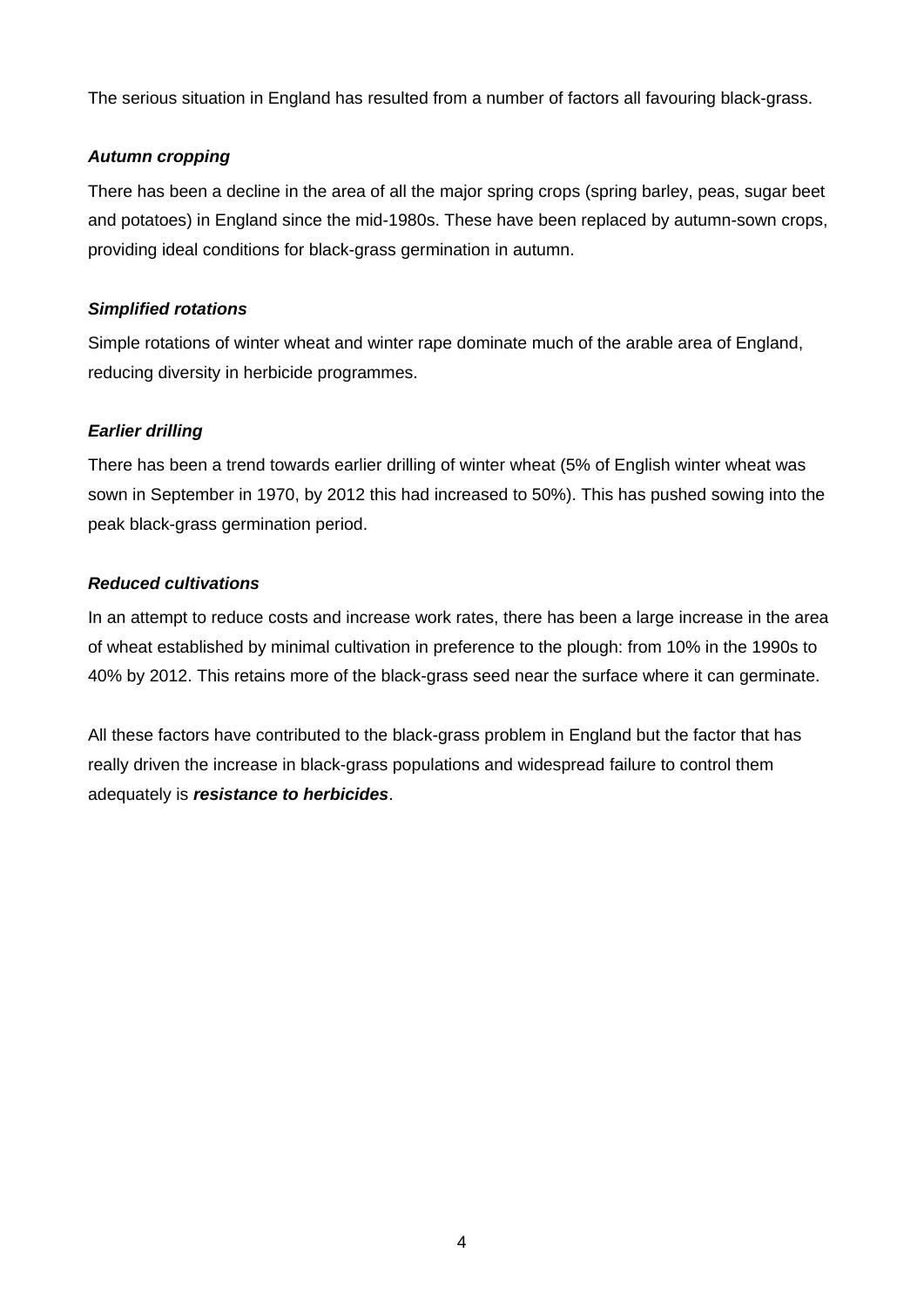## **Herbicide resistance**

Despite cropping practices that favour black-grass becoming increasingly common, effective control is possible on susceptible populations through use of post-emergence herbicides in the ALS and ACCase inhibitor groups. Even as late as 2010, AHDB Cereals & Oilseeds-funded research (Project Report 509) showed that control levels as high as 99% could still be achieved on some populations where products containing iodosulfuron-methyl-sodium + mesosulfuron-methyl (e.g. Atlantis) were included in the programme. However, resistance to these groups of herbicides was detected as long ago as 1982 and is now widespread in England (Figure 6).



**Figure 6.** Counties of England and Wales with laboratory confirmed cases of black-grass resistance to herbicides in 1984 and 2013 (adapted from Hull *et al.* 2014)

In a survey of 19 randomly selected fields in southern and eastern England between 2009 and 2011, virtually all black-grass populations had resistance to one or more of the herbicides tested. Of 122 samples tested in 2013 by ADAS on behalf of BASF, 75% were either resistant (RR) or highly resistant (RRR) to sulphonylurea type herbicides, and 84% were RR or RRR to ACCase inhibitors.

In general, resistance to pre-emergence herbicides is less common than resistance to post emergence herbicides; the level of resistance is much lower and it increases more slowly. However, of the 122 samples tested in 2013, 66% showed enhanced herbicide metabolism, which can and reduce efficacy of many pre-emergence herbicides (notable exceptions are propyzamide and carbetamide), most worryingly, 46% showed some degree of target site resistance resistance to sulphonylureas and ACCase inhibitors and evidence of enhanced metabolism.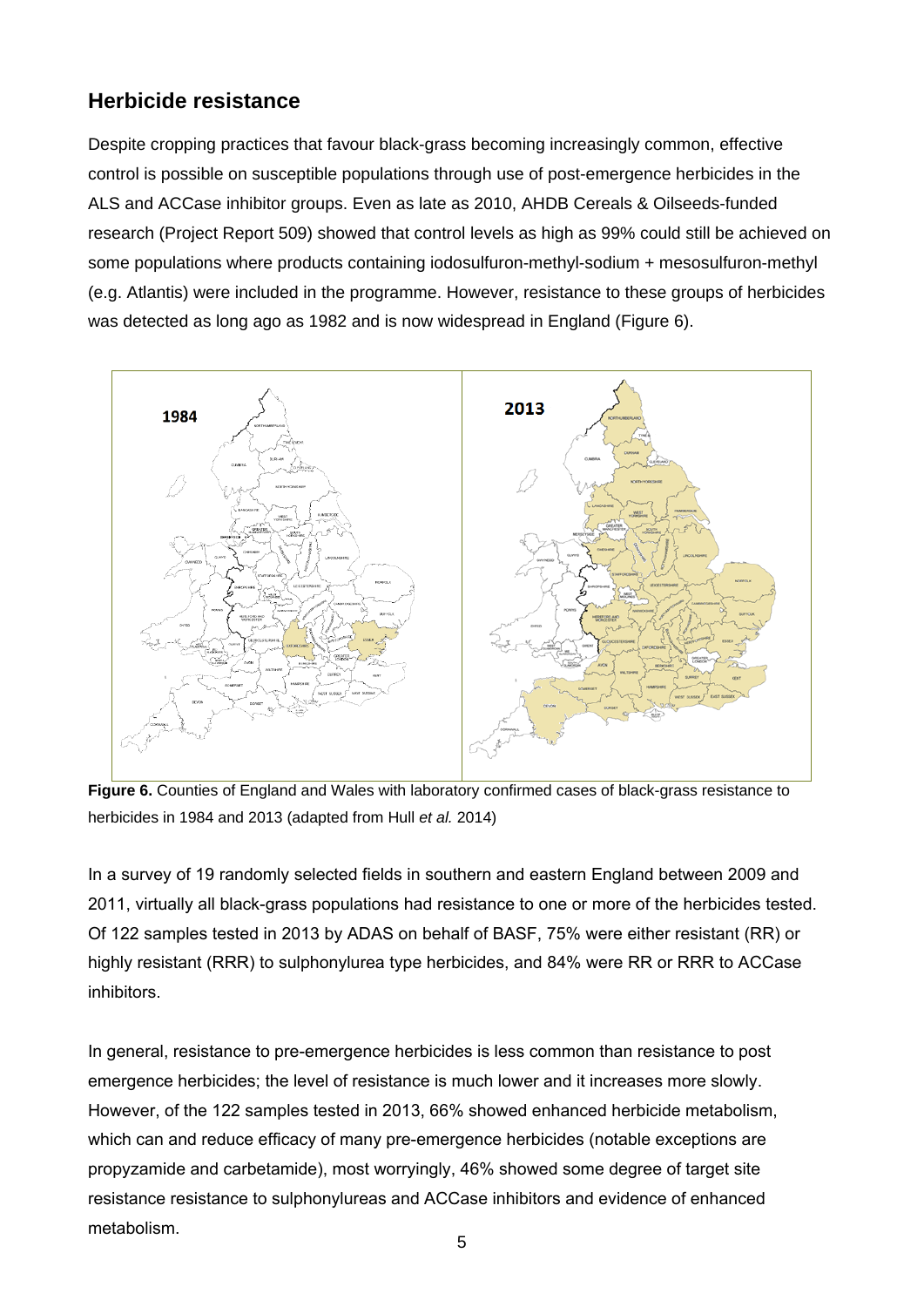It is now widely accepted that some degree of herbicide resistance occurs on all farms where black-grass active herbicides have been used routinely. In response, growers have had to resort to 'stacking' multiple pre and post emergence herbicides, with herbicide bills in excess of £100/ha being common and even then growers have lost control of black-grass populations in some cases.

There are no recorded instances of resistance to the oilseed post-emergence herbicides, carbetamide and propyzamide, nor to the non-selective herbicide, glyphosate. However, both carbetamide and propyzamide require specific environmental conditions to be effective and growers in England have become increasingly concerned that they are not achieving sufficient levels of black-grass control in oilseed rape crops. In addition, all three herbicides are threatened by EU legislation which may limit or prevent their use.

Given the widespread existence of herbicide resistance in black-grass populations in England, cultural control options including spring cropping, higher seed rates and competitive varieties are being increasingly adopted by growers (in addition to stacking multiple herbicides) to try and get control of their black-grass.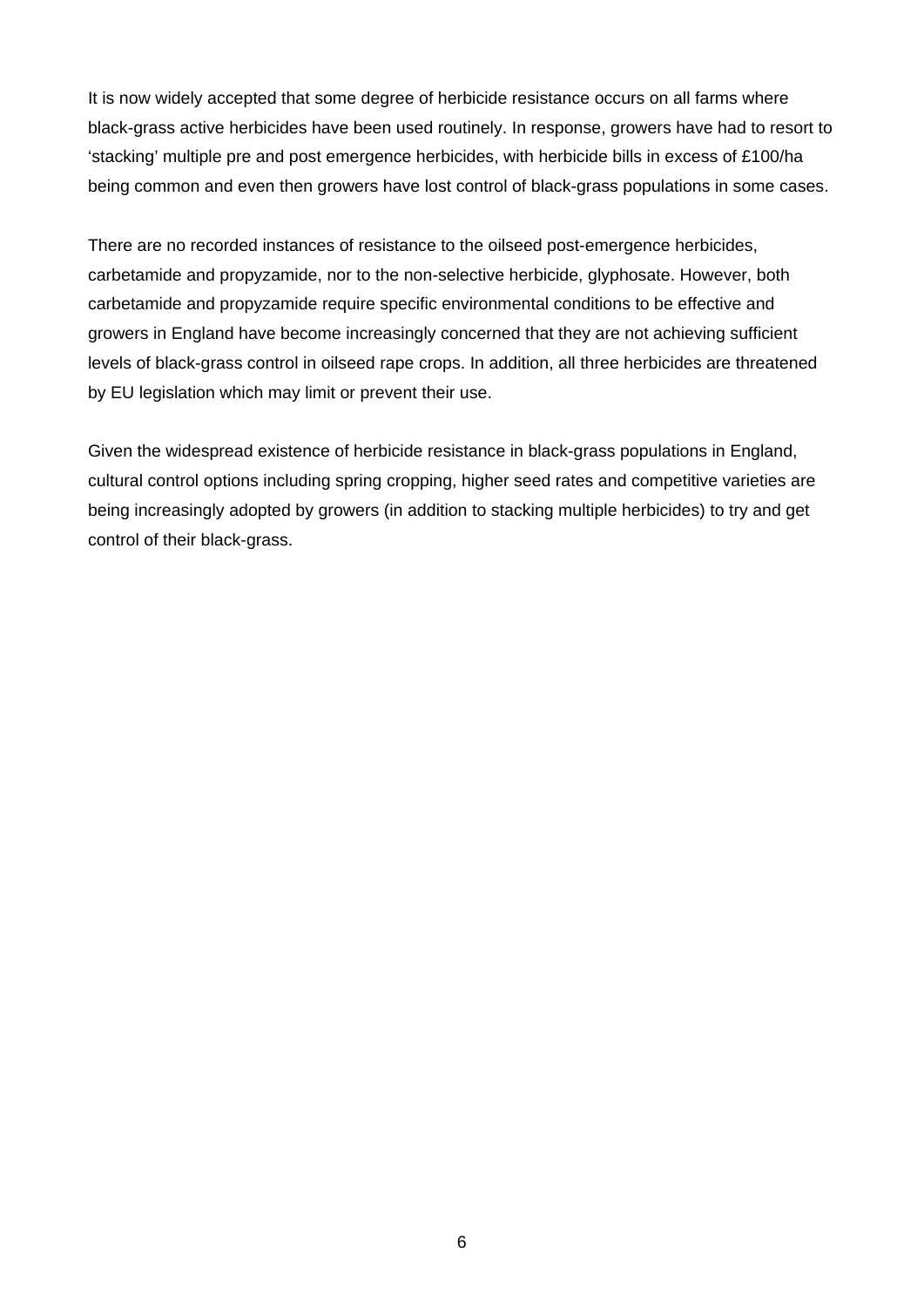# **Black-grass in Scotland**

#### *The threat*

There are populations of black-grass present naturally in Scotland, although their abundance is much lower than in southern England (Figure 7). Warmer winters favour black-grass and more autumn cropping combined with reduced tillage is likely to encourage these populations to grow and spread. Some of these populations may already carry some degree of herbicide resistance if they have been regularly treated with black-grass active herbicides, even though black-grass may not have been the target.



**Figure 7.** 10 x 10 km grid squares of the British Isles where black-grass is found (Source New Atlas of the British and Irish Flora).

Current research being funded by AHDB Cereals & Oilseeds and BBSRC is aiming to establish the main routes by which resistant black-grass spreads. Work conducted by Bayer in Germany suggests a limited role for spread from field to field, with spontaneous resistance development within fields being important. In Scotland, however, with a small scattered native population, introduction of black-grass from south of the border is likely to be a significant threat. Any blackgrass seed brought in from England is likely to be already resistant to one or more of the main herbicide groups, particularly if it originates from the south or east, although as Figure 6 shows, resistance is now present across all of England.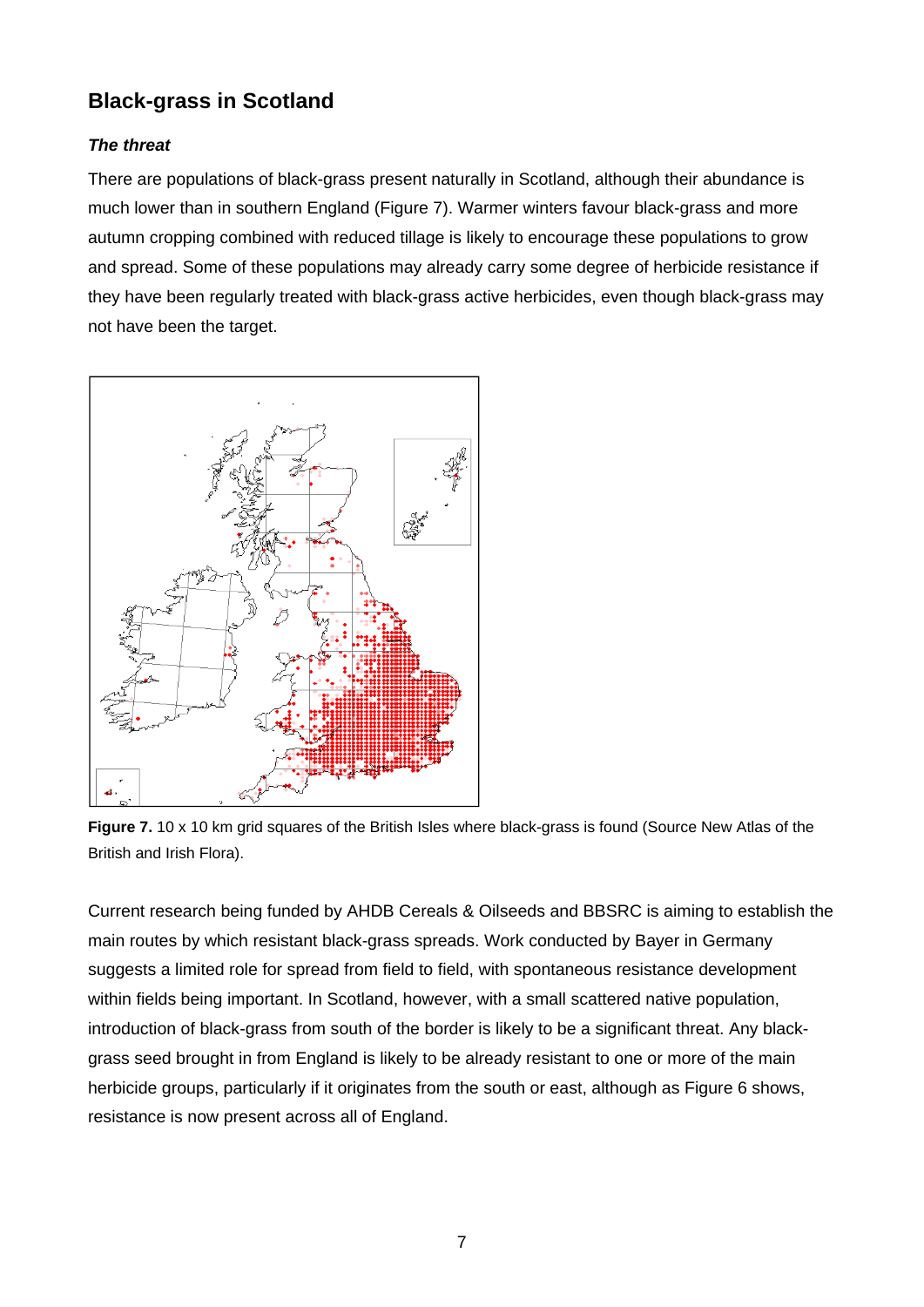#### *Routes of spread*

There is plenty of anecdotal evidence to suggest how black-grass seed is being spread, although very little research has been done to establish the importance of the different routes. Movement on machinery is often reported to have introduced black-grass into a field, particularly harvest machinery and bailers. Contract machinery that can move long distances across the country may be particularly at risk. There have also been some limited reports of seed travelling on secondhand machinery. Sprayers that are being used near harvest to desiccate crops may also spread seed.

Another route commonly reported to spread seed is straw. Large quantities of cereal straw are moved each year from the main arable areas in the east and south of England to the mixed farming areas of the west and north, including southern Scotland. Much of this straw is inevitably contaminated with black-grass seed, though the level of contamination and resistance status will vary significantly. Even with the widespread problems with black-grass in England, good management means that plenty of fields remain free of black-grass and the straw from these fields will be uncontaminated.

The other route by which black-grass seed is frequently reported as being spread is as a contaminant of crop seed. It ought to be easy to separate cereal seed from black-grass seed, which is much smaller. However, reports of this method of spread persist and, in some cases, are supported by multiple reports of the same variety being contaminated. It may be that at busy times when there is pressure to get new seed ready for planting, cleaning protocols are not always strictly adhered to.

## **Scotland is not England**

Although there is undoubtedly a threat to Scotland from black-grass, particularly herbicide-resistant black-grass, being imported from England, there are important differences between the farming systems in the two countries which may go some way to mitigating the threat. However, there are also differences that may make control of populations that become established in Scotland more difficult.

#### *Mixed farms*

Mixed farms are more common in Scotland than in the key arable areas of England and they have the option of putting contaminated fields down to grass without loss of income. Farms in England have had to resort to this option, or even fallowing, in fields with severe infestations of highly resistant black-grass but, without animals, it is an option of last resort. The seed mortality rate of black-grass is approximately 75% per year and so after five years a small seedbank will be

8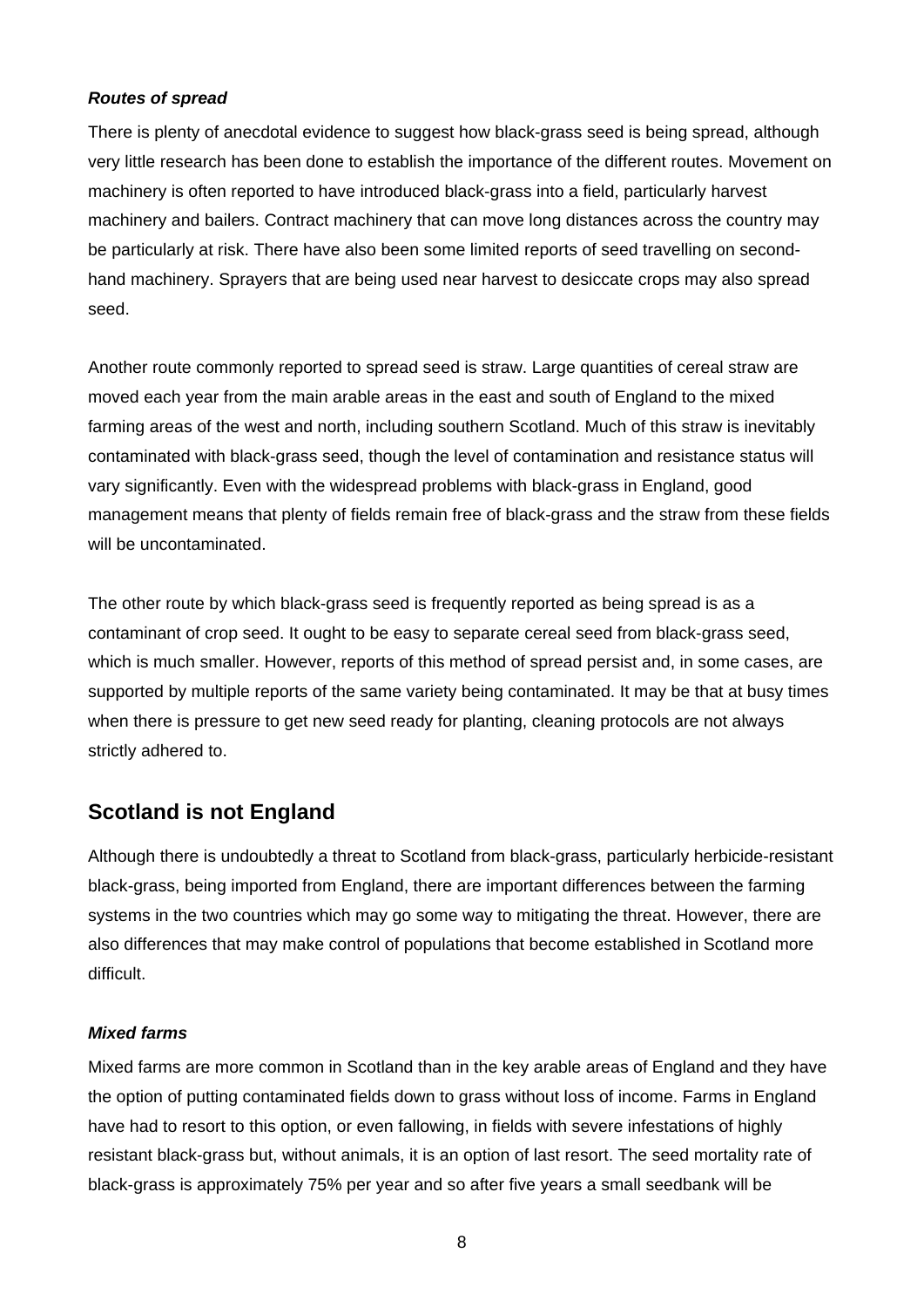exhausted, provided the black-grass is mown or grazed to prevent seed being returned. Farmers in south Wales who import straw from England report that this is a highly effective way of cleaning up fields, although if the seedbank is very large after severe infestations, it may take more than five years for all the seed to die.

#### *Ploughing*

Ploughing is more common in Scotland than England and can be very effective at burying shed seed, particularly when used rotationally, ploughing after dirty crops then employing minimum tillage after clean crops to avoid bringing up buried seed.

#### *Spring cropping*

Spring cropping remains more common in Scotland than England and can offer multiple opportunities to kill germinated seed prior to drilling, either through cultivation or non-selective herbicides. In addition, black-grass that germinates in spring will produce fewer seeds than autumn germinated plants.

#### *Cooler wetter climate*

Generally speaking, the climate of Scotland is cooler and wetter than the main arable areas of England where black-grass is a problem and where the research on control methods has been done. This may have implications both for the way black-grass grows and the control options being promoted in England.

As resistance to post-emergence herbicides has grown, there has been much more reliance on pre-emergence herbicides. Research in England shows that control from pre-ems is reduced in dry autumns. This may be less of an issue in Scotland but spray windows to apply pre-ems may be fewer, making appropriate timing more difficult.

Delayed drilling is promoted in England. It gives two benefits, firstly an opportunity to spray off black-grass flushes before sowing the crop and, secondly, it moves the crop sowing date out of the peak black-grass germination period (it has additional benefits in that soil moisture conditions are more likely to be ideal for pre-emergence herbicide activity). Current advice is that the majority of the benefit can be gained by delaying drilling wheat to mid-October. In Scotland this delay may be too risky but, perhaps more importantly, delayed drilling is less effective in seasons where blackgrass seed dormancy is high. Dormancy is induced by cool wet conditions during seed maturation, so higher levels of dormancy might be expected in Scottish black-grass populations.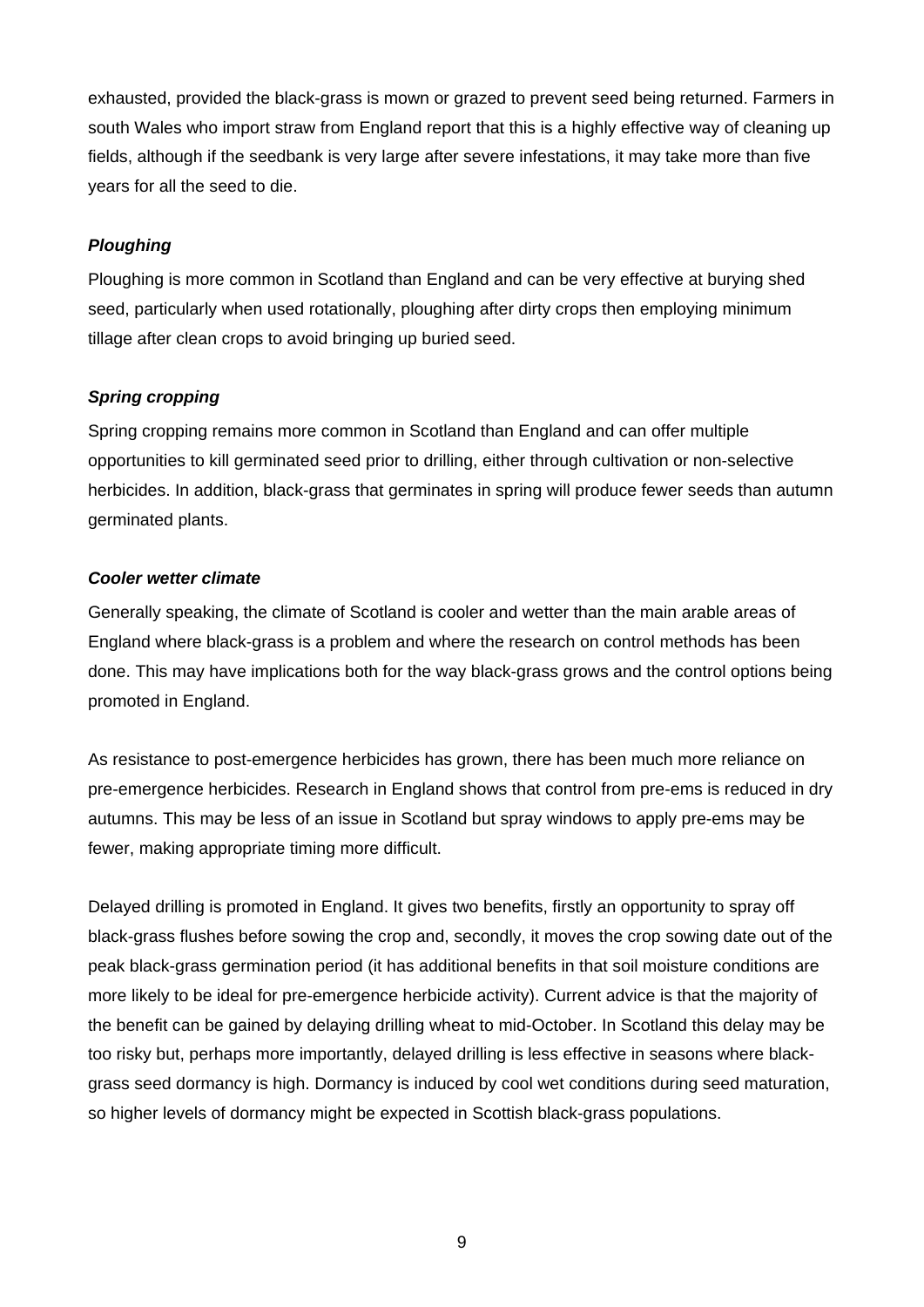## **Unanswered questions**

In addition to the uncertainties noted above, there are a number of unanswered questions regarding the spread and control of black-grass that growers often ask.

#### *Farmyard manure and digestate*

A question commonly asked by growers is whether black-grass seed is spread in FYM or other animal manures or digestate from anaerobic digesters. There has been no research in this area but anecdotal evidence suggests that FYM is not safe. This makes sense, as much of the straw will not have been through the animals and heating of muck heaps is uneven. There is more uncertainty around other manures but the same principle probably applies. Digestate should be less of a risk as the feedstock is less likely to be contaminated with black-grass seed and the processing is more controlled.

#### *New chemistry*

Although the agrochemical companies are understandably cautious about releasing information regarding new product development, all the indications are that there are no new black-grass active chemicals in development. The cost of developing a new active ingredient is high and blackgrass is, globally, a small problem, being confined to parts of northwest Europe.

#### *Burning*

Straw and stubble burning is likely to have made a significant contribution to the control of blackgrass in the past. A proportion of the seed on the surface is killed by burning, with greater kill at higher temperatures. However, the burning ban is based on environmental considerations and is unlikely to be rescinded. Some research is ongoing to examine the role that tractor-mounted gas burners could have in controlling black-grass but the cost is likely to be prohibitive except on a small scale.

#### *Glyphosate*

Because of reduced efficacy of in-crop herbicides against black-grass, growers in England have become increasingly reliant on control outside of the crop, based mainly on multiple applications of glyphosate. This has led to concerns that black-grass may become resistant to glyphosate. The threat is real but how significant it is and how best to mitigate the risk is uncertain. AHDB, in partnership with the Weed Resistance Action Group, has produced guidelines on best practice use of glyphosate but significant knowledge gaps remain.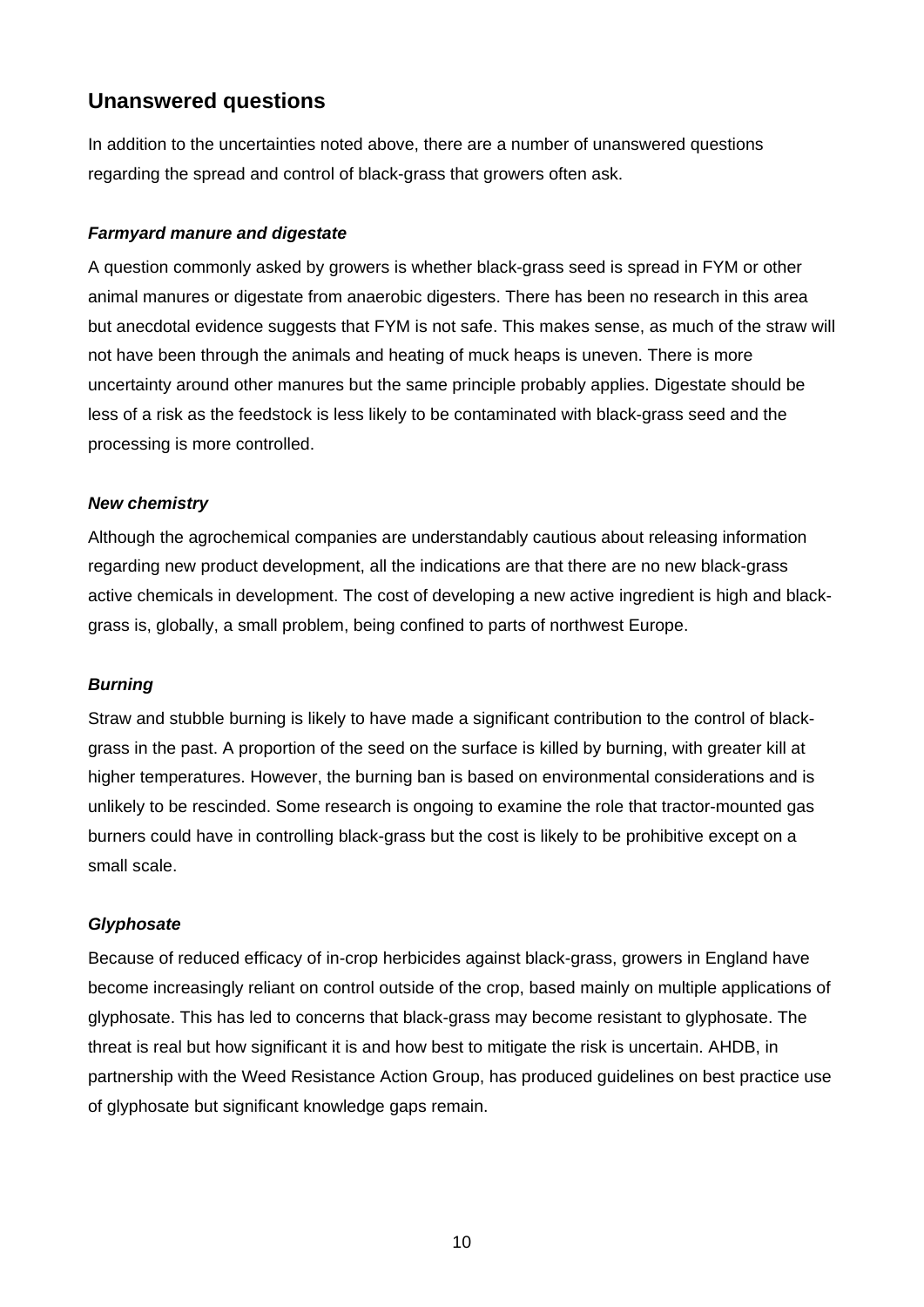## **Conclusions**

Production systems that favour black-grass combined with widespread herbicide resistance have made black-grass a serious threat to arable systems in southern and eastern England. Some black-grass populations in Scotland are likely to already carry a degree of resistance and laboratory confirmed cases of resistance have been found in the Borders. Although black-grass is present in Scotland, it has not yet emerged as a significant problem. However, import of straw from England, particularly to southern Scotland, along with import of seed and movement of machinery all pose a risk of introducing populations with a high degree of resistance to multiple herbicides. Differences in cropping systems between England and Scotland should help to reduce the spread and vigour of any invading black-grass populations; however, growers should remain vigilant and seek to eliminate any new populations at an early stage. Where populations of resistant black-grass are suspected, seed should be tested so that appropriate control methods can be employed before a significant problem develops.

## **AHDB Cereals & Oilseeds-funded research**

Because of the significant threat that black-grass poses to arable farming AHDB is continuing to fund research into its control via a number of projects.

## **BBSRC-AHDB Black-grass Resistance Initiative – Unravelling herbicide resistance in blackgrass from gene to field (RD 2014-3807)**

£280,000 (total £2,800,000, remainder funded by BBSRC). 2014–2018.

Examining the biology of herbicide resistance – how it spreads, how development might be slowed or reversed, field diagnostics.

# **Competitive crop cultivars: optimising yield and sustainable weed suppression**

**(RD-2011-3757 – PhD)** 

£37,500. 2011-2015

Examining the traits that make some wheat varieties more competitive against black-grass than others.

### **Managing the resistance risk to retain long-term effectiveness of glyphosate for grass-weed control in UK crop rotations (RD 2140006131)**

£250,000 (total £500,000, remainder funded by members of the Glyphosate Task Force) 2015–2020

Will fill knowledge gaps regarding the most appropriate ways to use glyphosate in order to minimise the possibility of resistance developing in grass weeds, particularly black-grass.